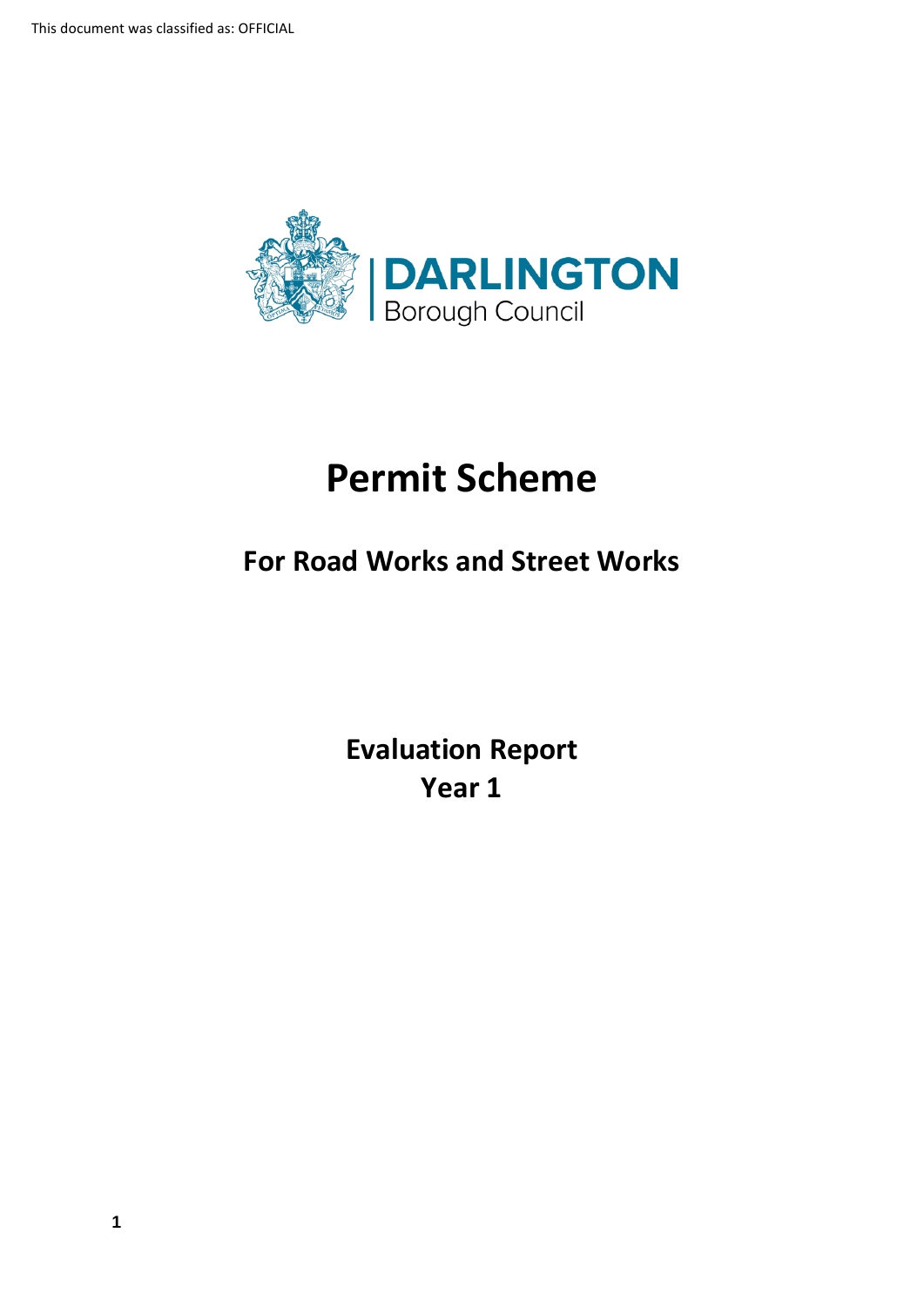## **Table of Contents**

| KPI 1 - The number of applications for Permits and variations received, the number granted and |  |
|------------------------------------------------------------------------------------------------|--|
|                                                                                                |  |
|                                                                                                |  |
|                                                                                                |  |
|                                                                                                |  |
|                                                                                                |  |
|                                                                                                |  |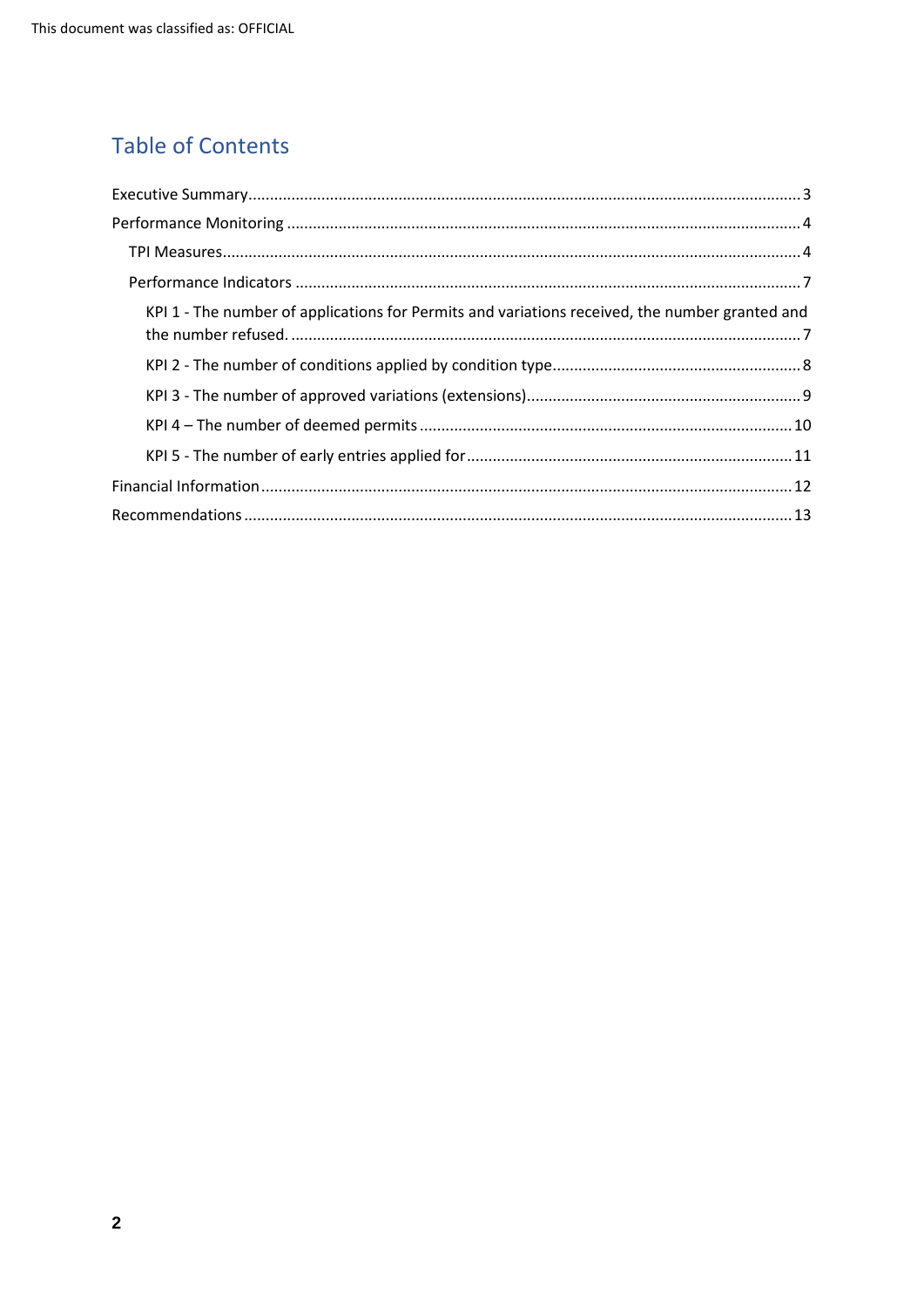## <span id="page-2-0"></span>Executive Summary

 In July 2018 the Secretary of State for Transport wrote to all councils that had not yet done so asking them to consider adopting a system of permits for utility street works & highway authority road works. The main reason behind the request is that it will give the Council, as Highway Authority, greater control over works on our highway network.

 At the time of receiving this letter only North Tyneside and North Yorkshire had introduced a Permit scheme in the North East. The remaining ten North East Highway Authorities worked collaboratively to develop and implement Permit Schemes. The Darlington Permit Scheme went live on 2<sup>nd</sup> March 2020.

 The scheme will be evaluated after each of the first 3 years and then 3-yearly after that. These evaluation reports will include measurement of success against the key objectives of the Permit Scheme using performance monitoring as detailed below and also to demonstrate parity of treatment between Highway Authority and Utility works.

 The first year of the Permit Scheme had the added difficulty of managing the impacts of the Covid-19 pandemic. The difficulties encountered applied to both Utilities and the Highway Authority so it was more important than ever to work together, building on existing good working relationships, in order to resolve any issues so we were able to manage and maintain the local highway network whilst allowing promoters access to maintain their services and assets.

The key headlines from this review are :

- A total of 4,579 permit applications were received with only 76 (2%) being refused
- • 4579 permit applications and variations were received with 99.4% being assessed within the permitted timescales.
- • The permit scheme has a deficit of only £149.92 in its first financial year, although the anticipated income generated from fees was below expected levels so were our set up costs in the  $1<sup>st</sup>$  year to largely offset this. Even with the impact the Covid-19 pandemic has had in the first year this is a very positive start to the permit scheme.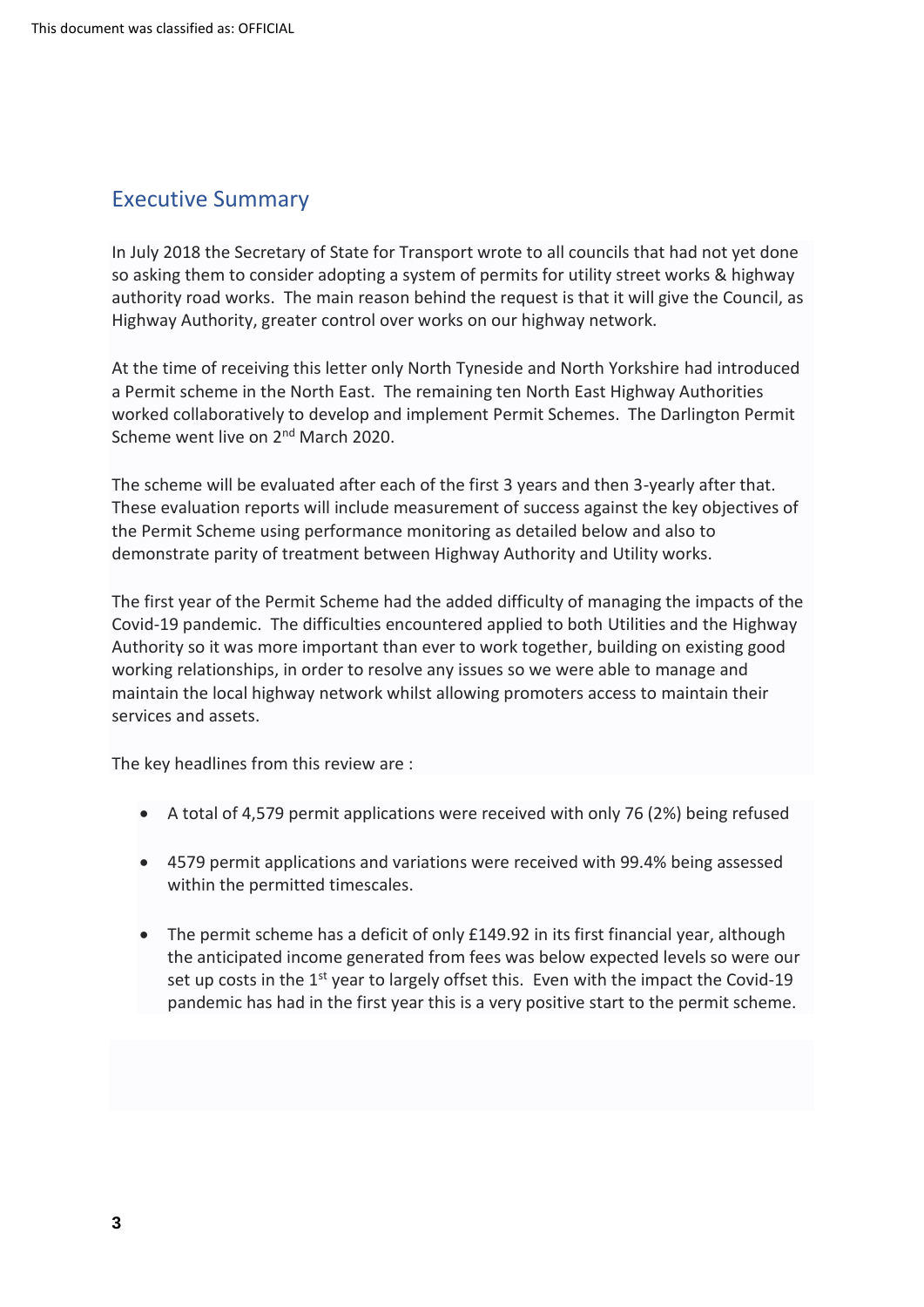## <span id="page-3-0"></span>Performance Monitoring

#### <span id="page-3-1"></span>TPI Measures

 A set of Key Performance Indicators has been developed by the HAUC (England) Permit Forum to demonstrate the effectiveness of the scheme in meeting the stated objectives. Such TPI's may be redeveloped by the DfT and/or HAUC (England) and may be subject to change from time to time. Darlington Borough Council will always follow the latest TPI requirements.

 As we introduced our Permit Scheme in March 2020, the data for TPI's and KPI's is over the first 13 month period from 2nd March 2020 to end of March 2021.

 The figures included in the performance monitoring will act as a benchmark for future reports to measure the impact and performance of the Permit Scheme against its set objectives. It must be noted, however, that these figures would have been affected by the Covid-19 pandemic restrictions so meaningful comparisons year on year may not be achieved immediately. However, despite these restrictions we can still obtain useful information to drive improvements where required.

- TPI 1 Work Phases Started (Base Data)
- TPI 2 Works Phases Completed (Base Data)
- TPI 3 Days of Occupancy Phases Completed
- TPI 4 Average Duration of Works
- TPI 5 Phases Completed Involving Overrun
- TPI 6 Number of Overrun Days
- TPI 7 Number of Phase One Registrations
- TPI 8 Number of Phase One Permanent Registrations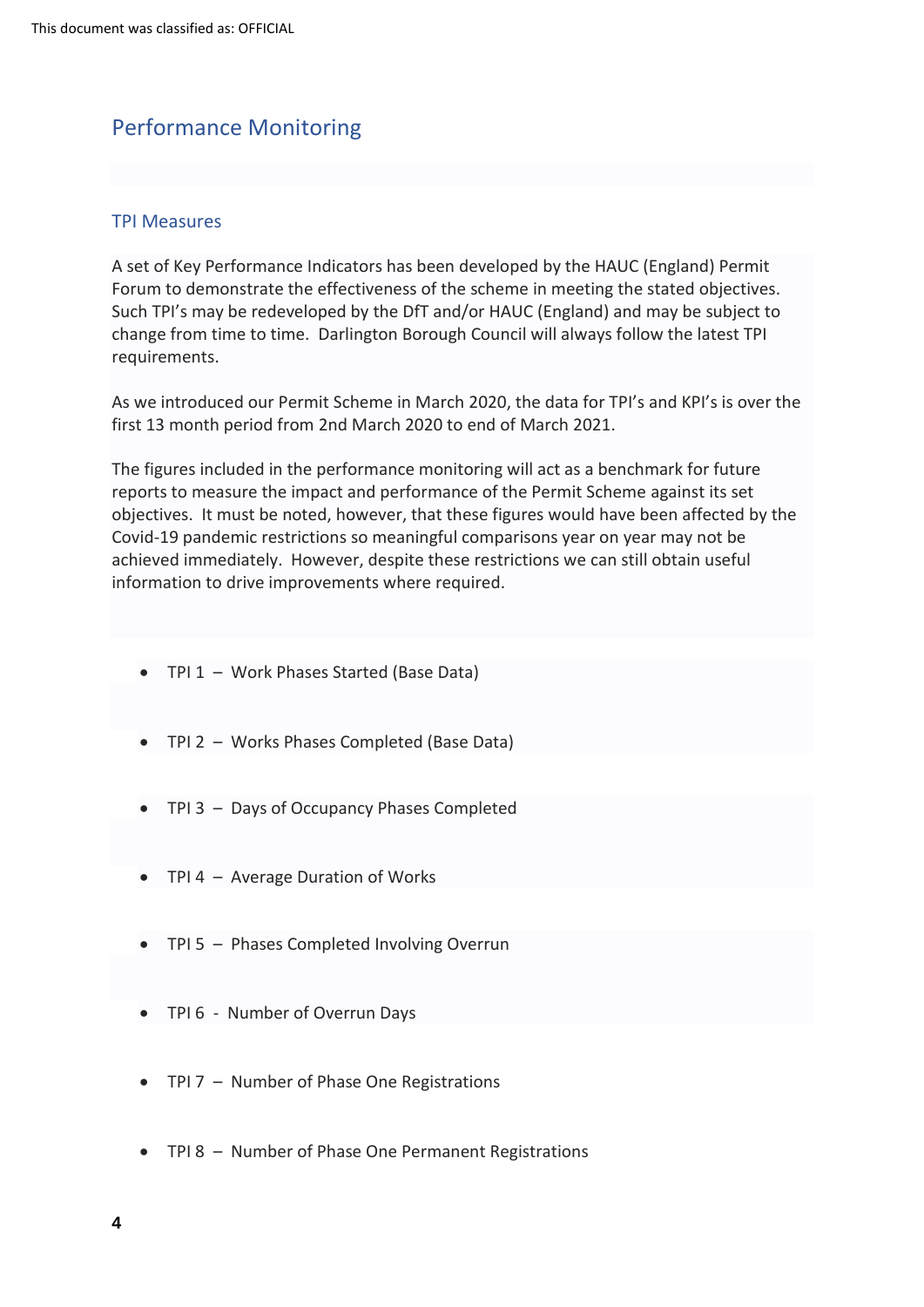- TPI 9 Incorrectly Timed Notices
- TPI 13 Early Start Agreements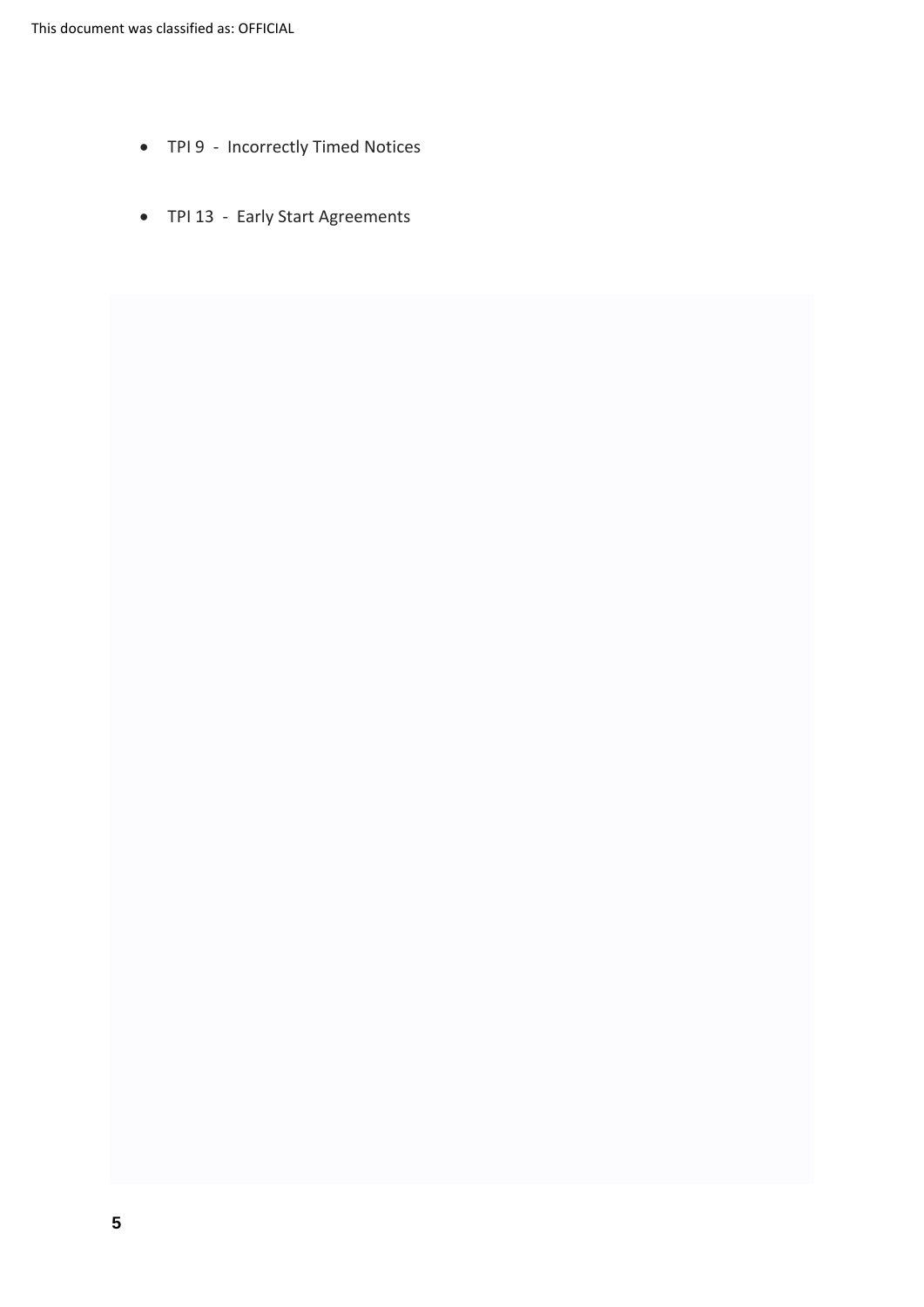|                                           | Work Phases Started<br>$\mathbf{I}$<br>$\overline{\phantom{0}}$<br>$\overline{P}$ | Works Phases Completed<br>$\mathbf{I}$<br>$\sim$<br>$\overline{P}$ | Phases<br>Days of Occupancy<br>Completed<br>TPI <sub>3</sub> | Average Duration of Works<br>$\mathsf I$<br>TPI <sub>4</sub> | Phases Completed Involving<br>Overrun<br>LN<br>$\overline{P}$ | Number of Overrun Days<br>$\mathbf{I}$<br>TPI6 | One<br>Number of Phase<br>Registrations<br>$\overline{1}$<br>TPI <sub>7</sub> | One<br>Number of Phase<br>Permanent Registrations<br>$\mathsf I$<br>TPI 8 | TPI 9 - Incorrectly Timed Notices | TPI 13 - Early Start Agreements |
|-------------------------------------------|-----------------------------------------------------------------------------------|--------------------------------------------------------------------|--------------------------------------------------------------|--------------------------------------------------------------|---------------------------------------------------------------|------------------------------------------------|-------------------------------------------------------------------------------|---------------------------------------------------------------------------|-----------------------------------|---------------------------------|
| <b>Highways England</b>                   | 18                                                                                | 18                                                                 | 39                                                           | 2.17                                                         | 0                                                             | $\mathbf 0$                                    | 0                                                                             | 0                                                                         | 18                                | 3                               |
| <b>BT</b>                                 | 407                                                                               | 402                                                                | 1483                                                         | 3.11                                                         | $\mathbf{1}$                                                  | $\mathbf{1}$                                   | 329                                                                           | 322                                                                       | 90                                | 55                              |
| Northern Powergrid<br>(Northeast) Limited | 422                                                                               | 414                                                                | 3689                                                         | 7.88                                                         | 5                                                             | 19                                             | 362                                                                           | 353                                                                       | 107                               | 23                              |
| Vodafone                                  | 1                                                                                 | $\mathbf{1}$                                                       | $\overline{2}$                                               | $\overline{2}$                                               | $\pmb{0}$                                                     | 0                                              | 0                                                                             | 0                                                                         | 0                                 | $\pmb{0}$                       |
| <b>NETWORK RAIL</b>                       | 28                                                                                | 25                                                                 | 883                                                          | 3.16                                                         | $\pmb{0}$                                                     | $\pmb{0}$                                      | 3                                                                             | 0                                                                         | $\overline{2}$                    | $\overline{7}$                  |
| <b>VIRGIN MEDIA</b>                       | 162                                                                               | 164                                                                | 3325                                                         | 2.76                                                         | $\overline{2}$                                                | $\overline{2}$                                 | 136                                                                           | 126                                                                       | 15                                | 18                              |
| Telefonica (O2 (UK)<br>Limited)           | $\mathbf{1}$                                                                      | $\mathbf{1}$                                                       | 3                                                            | 3                                                            | $\pmb{0}$                                                     | 0                                              | 0                                                                             | 0                                                                         | $\pmb{0}$                         | $\mathbf{1}$                    |
| Romec                                     | $\mathbf{1}$                                                                      | $\mathbf{1}$                                                       | $\mathbf 1$                                                  | $\mathbf{1}$                                                 | 0                                                             | $\mathbf 0$                                    | $\mathbf{1}$                                                                  | $\mathbf{1}$                                                              | 0                                 | $\pmb{0}$                       |
| Clear Channel                             | $\overline{2}$                                                                    | $\overline{2}$                                                     | $\overline{2}$                                               | 1                                                            | $\pmb{0}$                                                     | $\pmb{0}$                                      | $\overline{2}$                                                                | $\overline{2}$                                                            | 3                                 | $\pmb{0}$                       |
| <b>GTC</b>                                | 9                                                                                 | 9                                                                  | 75                                                           | 9.38                                                         | $\pmb{0}$                                                     | 0                                              | 8                                                                             | $\overline{7}$                                                            | 3                                 | $\overline{3}$                  |
| T-Mobile (UK) Limited                     | 5                                                                                 | 5                                                                  | 6                                                            | $1.2\,$                                                      | $\pmb{0}$                                                     | $\pmb{0}$                                      | 5                                                                             | 5                                                                         | $\mathbf 1$                       | $\mathbf 0$                     |
| <b>ES Pipelines Ltd</b>                   | 4                                                                                 | 4                                                                  | 18                                                           | 4.5                                                          | 0                                                             | 0                                              | 3                                                                             | $\overline{2}$                                                            | 3                                 | 3                               |
| Last Mile Electricity<br>Limited          | $\mathbf{1}$                                                                      | $\mathbf 1$                                                        | 3                                                            | 3                                                            | 0                                                             | $\pmb{0}$                                      | $\mathbf{1}$                                                                  | $\mathbf 1$                                                               | 0                                 | 0                               |
| Northern Gas<br>Networks                  | 233                                                                               | 238                                                                | 2497                                                         | 11.94                                                        | $\mathbf 1$                                                   | 3                                              | 207                                                                           | 170                                                                       | 28                                | 71                              |
| NORTHUMBRIAN                              |                                                                                   |                                                                    |                                                              |                                                              |                                                               |                                                |                                                                               |                                                                           |                                   |                                 |
| <b>WATER</b>                              | 616                                                                               | 618                                                                | 4397                                                         | 5.31                                                         | 27                                                            | 66                                             | 430                                                                           | 417                                                                       | 154                               | 53                              |
| <b>Total Utilities</b>                    | 1910                                                                              | 1903                                                               | 16423                                                        | 4.094                                                        | 36                                                            | 91                                             | 1487                                                                          | 1406                                                                      | 424                               | 237                             |
| Darlington                                | 962                                                                               | 974                                                                | 8006                                                         | 11.37                                                        | 20                                                            | 381                                            | 565                                                                           | 10                                                                        | 446                               | 812                             |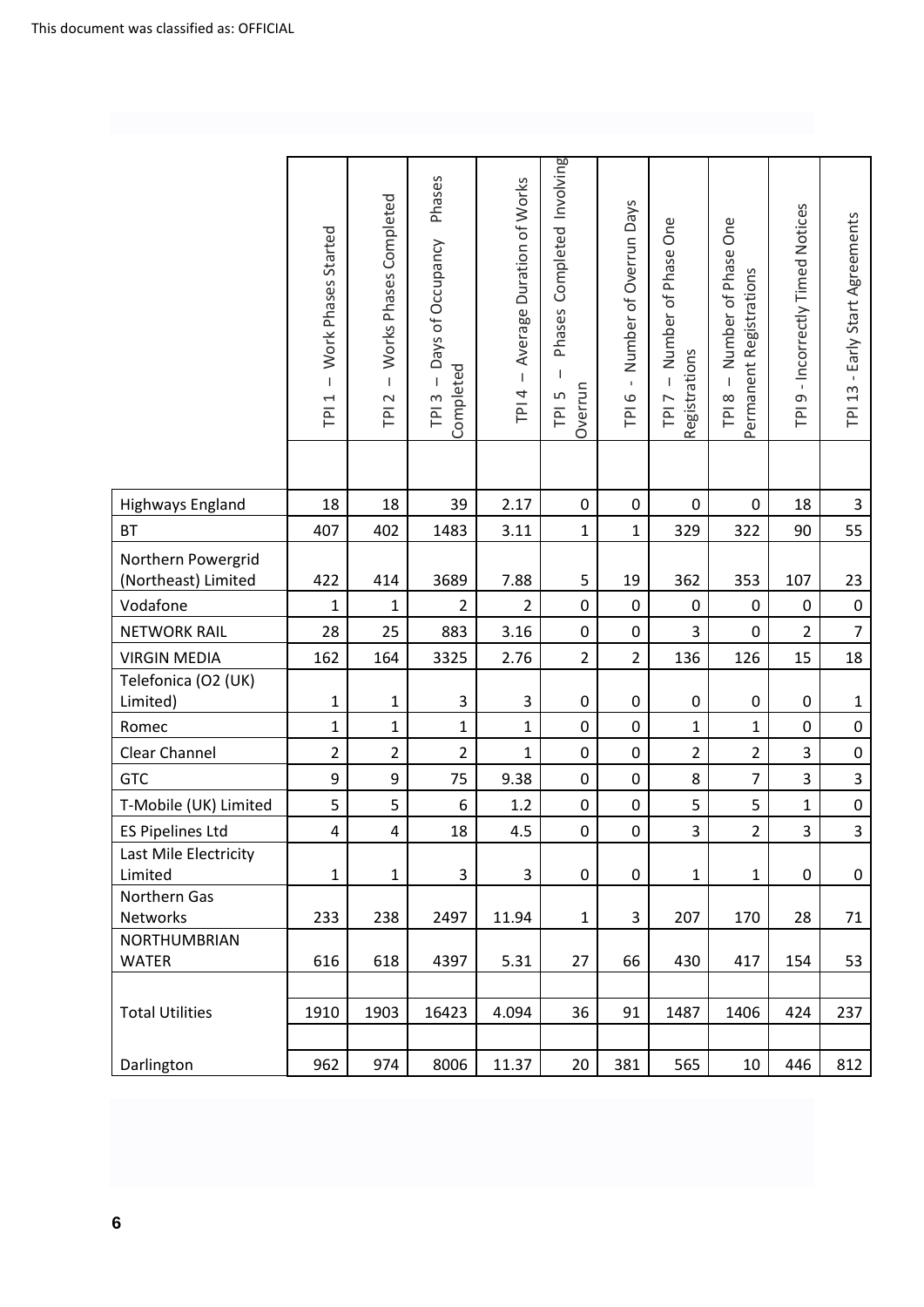#### <span id="page-6-0"></span>Performance Indicators

 activity promoters, particularly between undertakers and its own activities as highway authority. To demonstrate this a series of performance indicators will be used to capture Darlington Borough Council as Permit Authority will demonstrate parity of treatment for all this information for analysis.

 We encourage discussions of works/variations/early start details with our street works section to improve co-ordination and planning. We appreciate this is easier for our internal works sections than it may be for public utilities but we will try and work with every works promotor to facilitate their request whenever possible, this is reflected in the low level of permit refusals and high percentage of early entry agreements.

<span id="page-6-1"></span> KPI 1 - The number of applications for Permits and variations received, the number granted and the number refused.

|                  | Permit<br>Applications/Variations | <b>Permit Applications</b><br>Granted |     | Permit<br>Applications<br>Refused |    |       |
|------------------|-----------------------------------|---------------------------------------|-----|-----------------------------------|----|-------|
| <b>Utilities</b> | 3085                              | 2320                                  | 75% |                                   | 73 | $2\%$ |
| Darlington       | 1494                              | 1342                                  | 90% |                                   | 3  | 0%    |
| Total            | 4579                              | 3662                                  | 80% |                                   | 76 | $2\%$ |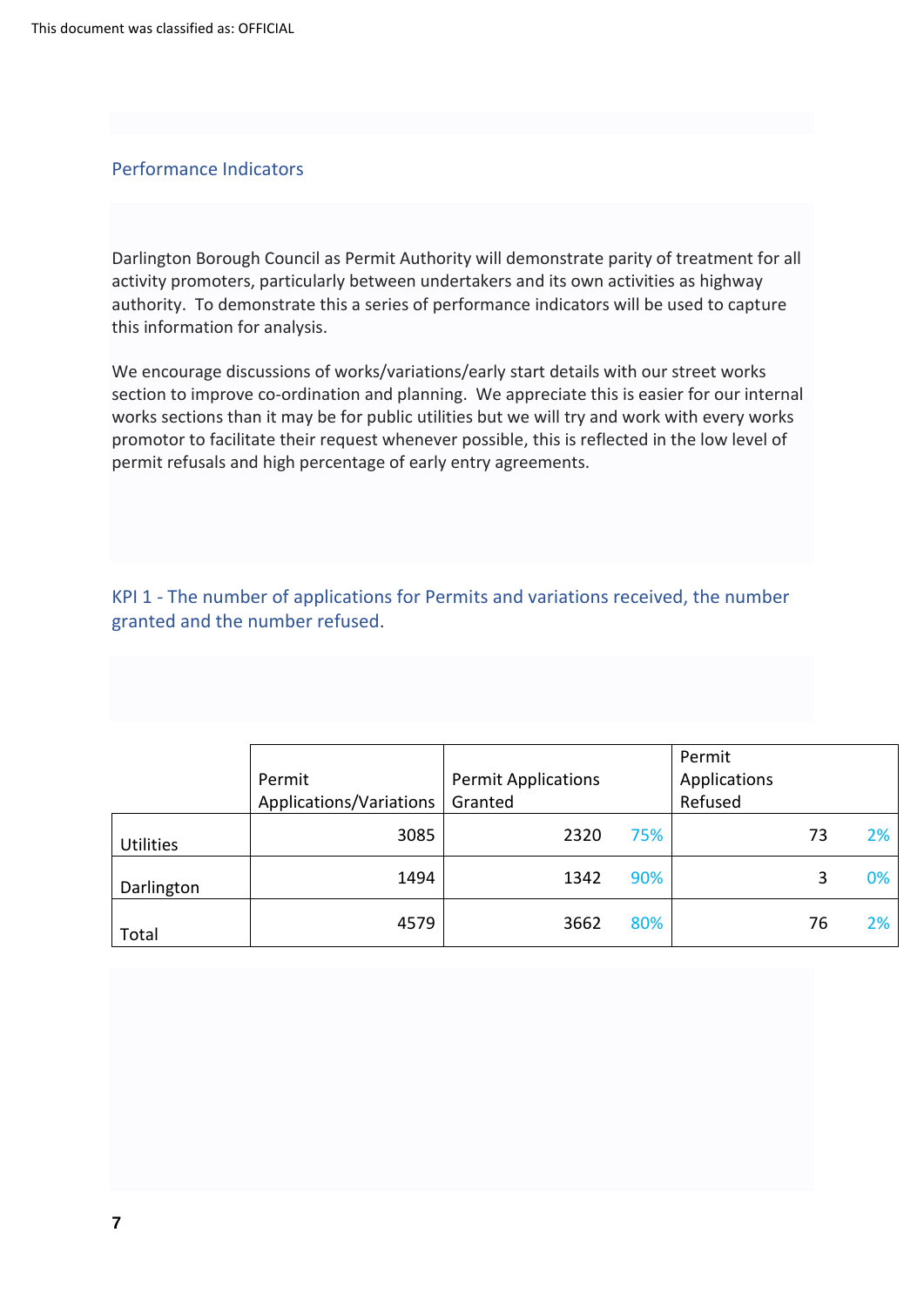#### <span id="page-7-0"></span>KPI 2 - The number of conditions applied by condition type

|        |                                                                    | <b>Utilities</b> | Darlington | Total |
|--------|--------------------------------------------------------------------|------------------|------------|-------|
| NCT02a | Limit the days and times of day                                    | 1106             | 49         | 1155  |
| NCT02b | Working hours                                                      | 321              | 2          | 323   |
| NCT04a | Removal of surplus material/plant                                  | 60               | $\Omega$   | 60    |
| NCT04b | Storage of surplus materials/plant                                 | 406              | 0          | 406   |
| NCT05a | Width and/or length of road space that can be occupied             | 161              | 9          | 170   |
|        | Road space to be available to traffic/pedestrians at certain times |                  |            |       |
| NCT06a | of day                                                             | 489              | 43         | 532   |
| NCT07a | Road closed to traffic                                             | 162              | 324        | 486   |
| NCT08a | Traffic management request                                         | 566              | 580        | 1146  |
| NCT08b | Manual control of traffic management                               | 148              | 5.         | 153   |
| NCT09a | Changes to traffic management arrangements                         | 33               | 5          | 38    |
| NCT09b | Traffic management arrangements to be in place                     | 101              | 0          | 101   |
| NCT09c | Signal removal from operation when no longer required              | 52               | 6          | 58    |
| NCT10a | Employment of appropriate methodology                              | 280              | 14         | 294   |
| NCT11b | Publicity for proposed works                                       | 351              | 74         | 425   |
| NCT12a | Limit timing of certain events                                     | $\Omega$         | 0          | 0     |
| NCT13  | <b>Exceptional circumstance</b>                                    | 3                | 0          | 3     |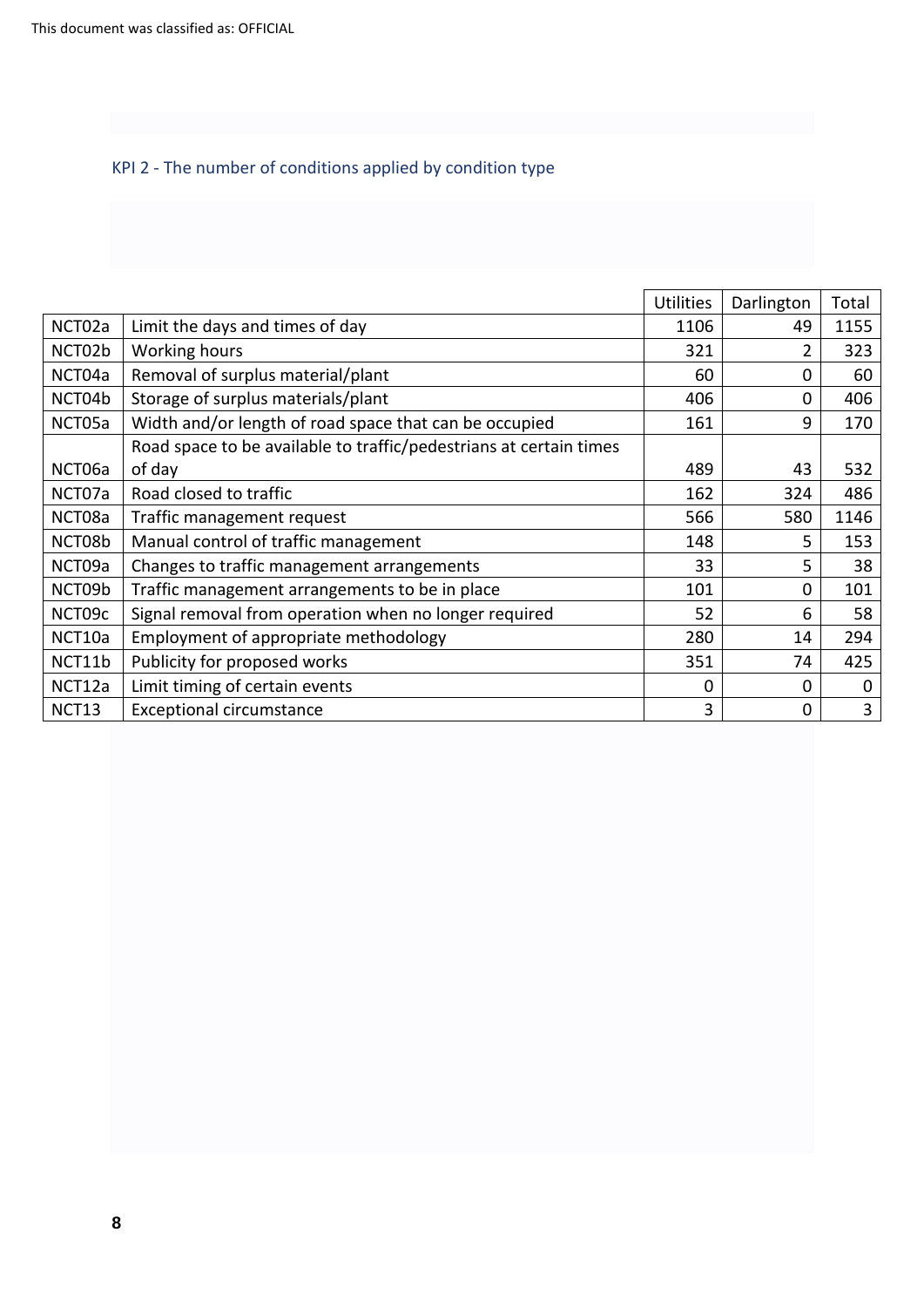#### <span id="page-8-0"></span>KPI 3 - The number of approved variations (extensions)

|                  | <b>Duration Variation</b><br>Applications | <b>Duration Variation</b><br>Applications<br>Approved |     |      | <b>Duration Variation</b><br>Applications<br>Refused |   |       |
|------------------|-------------------------------------------|-------------------------------------------------------|-----|------|------------------------------------------------------|---|-------|
| <b>Utilities</b> | 189                                       |                                                       | 184 | 97%  |                                                      | 5 | 3%    |
| Darlington       | 196                                       |                                                       | 196 | 100% |                                                      | 0 | 0%    |
| Total            | 385                                       |                                                       | 380 | 99%  |                                                      | 5 | $1\%$ |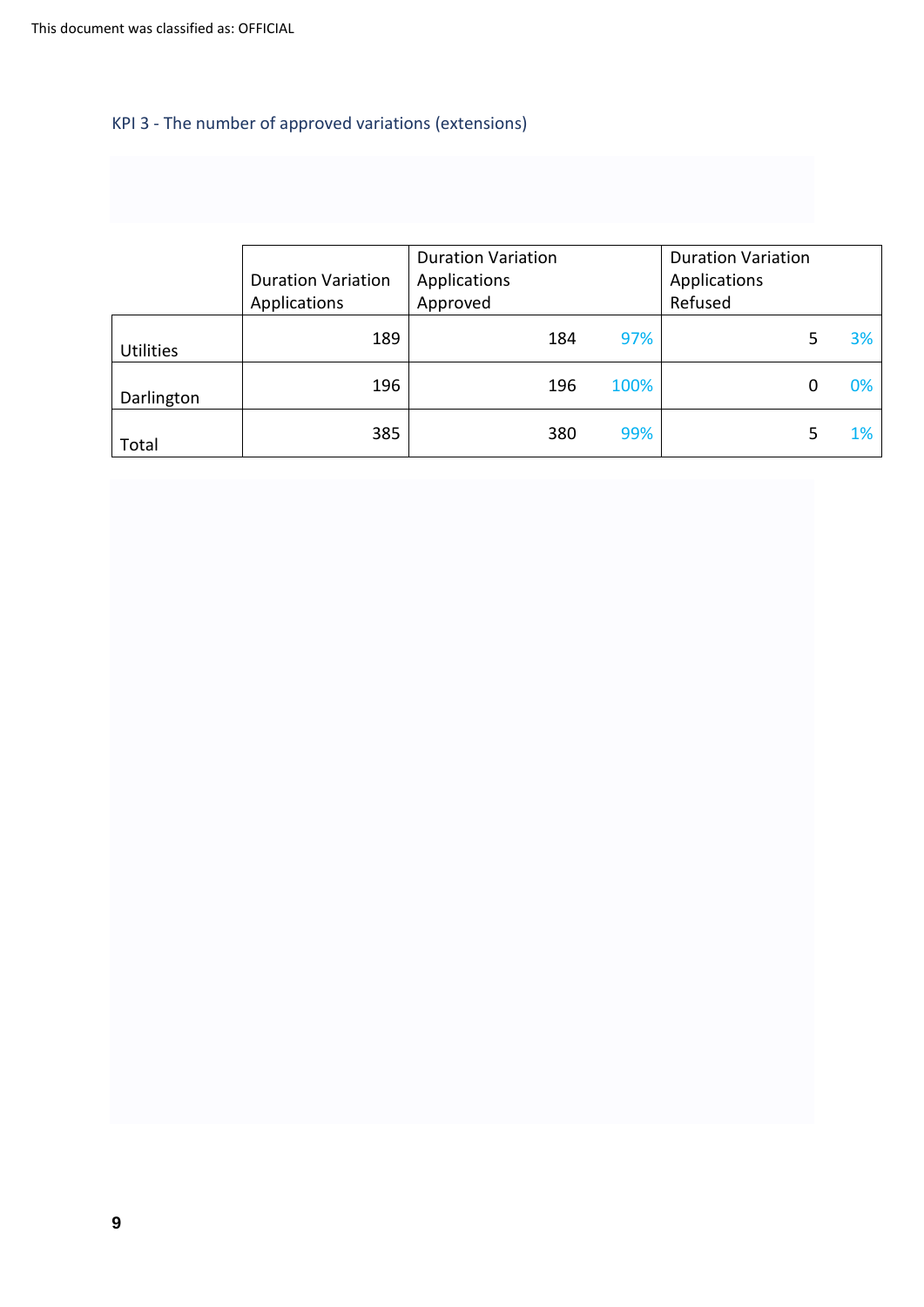## <span id="page-9-0"></span>KPI 4 – The number of deemed permits

|                  | Permit<br>Applications/Variations | <b>Permit Applications</b><br>Deemed |
|------------------|-----------------------------------|--------------------------------------|
| <b>Utilities</b> | 3085                              | 1%<br>16                             |
| Darlington       | 1494                              | 1%<br>12                             |
| Total            | 4579                              | 1%<br>28                             |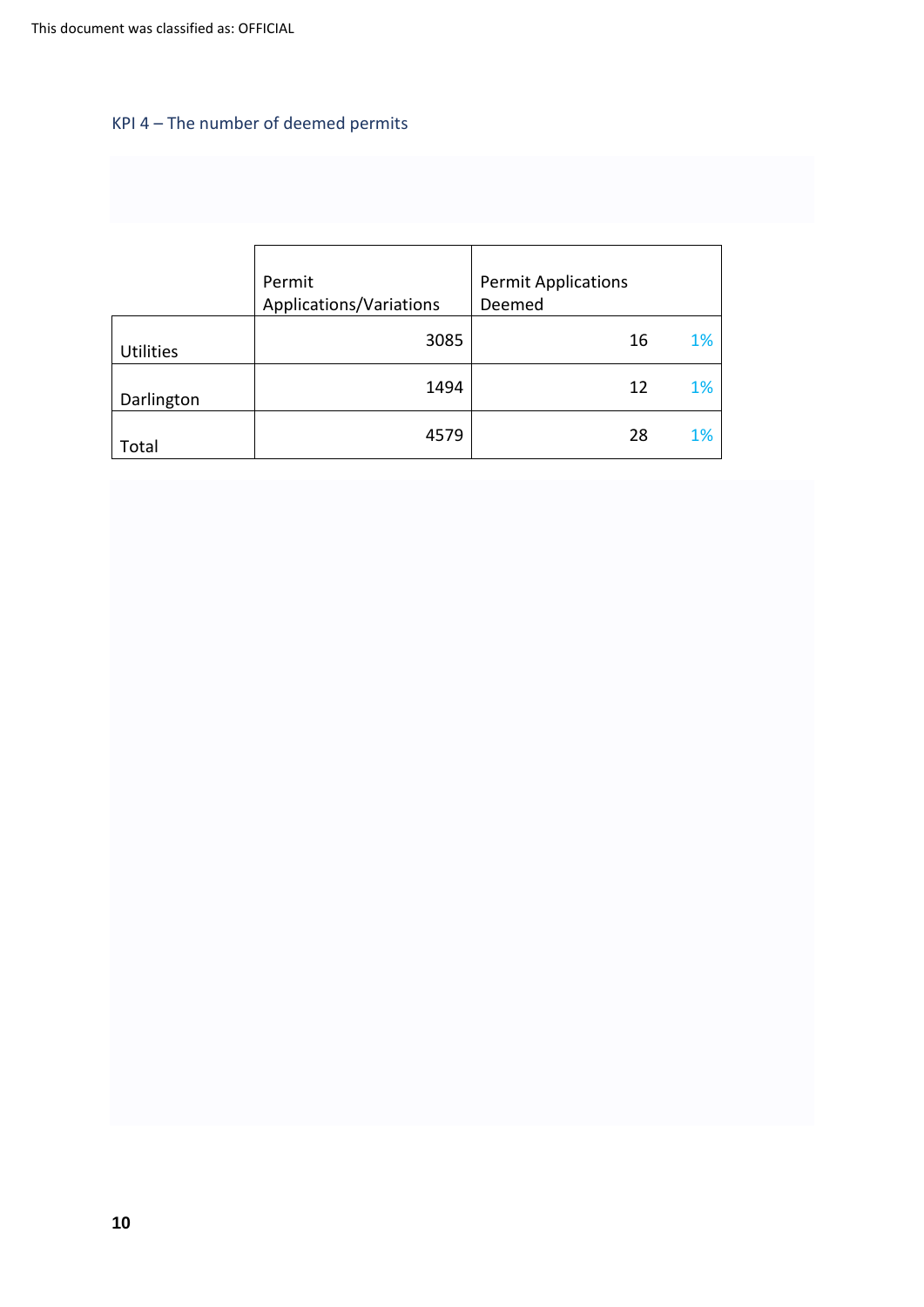## <span id="page-10-0"></span>KPI 5 - The number of early entries applied for

|                  | Early Entries Applied for | <b>Early Entries Agreed</b> |
|------------------|---------------------------|-----------------------------|
| <b>Utilities</b> | 269                       | 88%<br>237                  |
| Darlington       | 824                       | 99%<br>812                  |
| Total            | 1093                      | 96%<br>1049                 |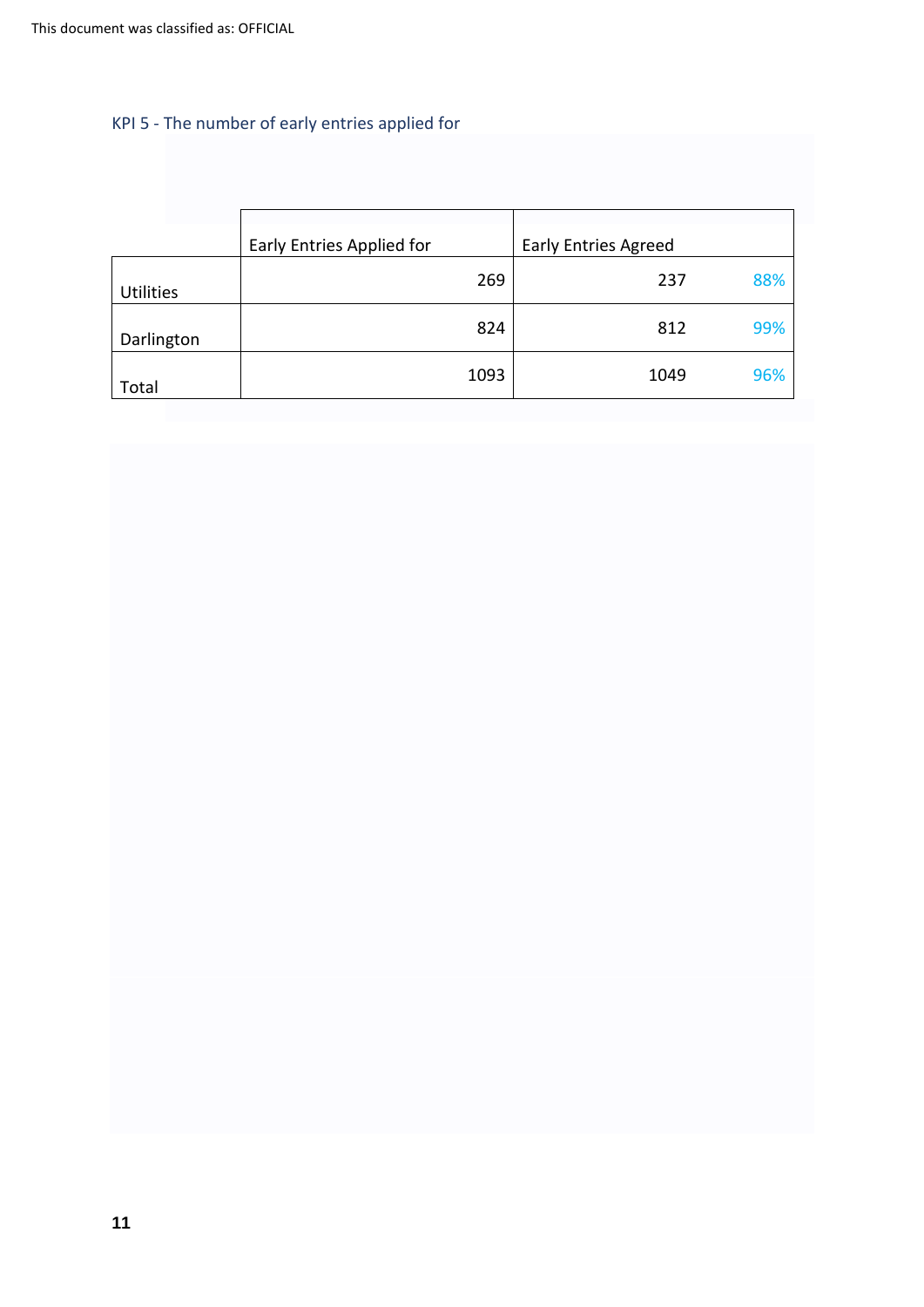## <span id="page-11-0"></span>Financial Information

 It is generally accepted that permit schemes can take up to three years to become financially stable, set up costs are not expected to be recovered until after 3 years of operation.

 for the Permit Scheme, the income was lower than anticipated due to the impact of the Covid-19 pandemic and the reduction in amount of works carried out, however, this was largely offset by lower than anticipated set up costs mainly due to internal training as opposed to an external provider. Data from our previous noticing system was used to calculate the anticipated income levels

 The overall deficit for allowable costs is £149.92, this is very encouraging given the difficult first year. We anticipate the number of permits received will increase to the levels predicted and therefore no changes are proposed to the current fee levels at this stage.

The following financial information covers the financial year 1<sup>st</sup> April 2020 to 31<sup>st</sup> March 2021.

| <b>Operational Costs</b> | Permit Income | <b>Total Deficit</b> |
|--------------------------|---------------|----------------------|
|                          |               |                      |
| £162,773.72              | £162,623.80   | £149.92              |